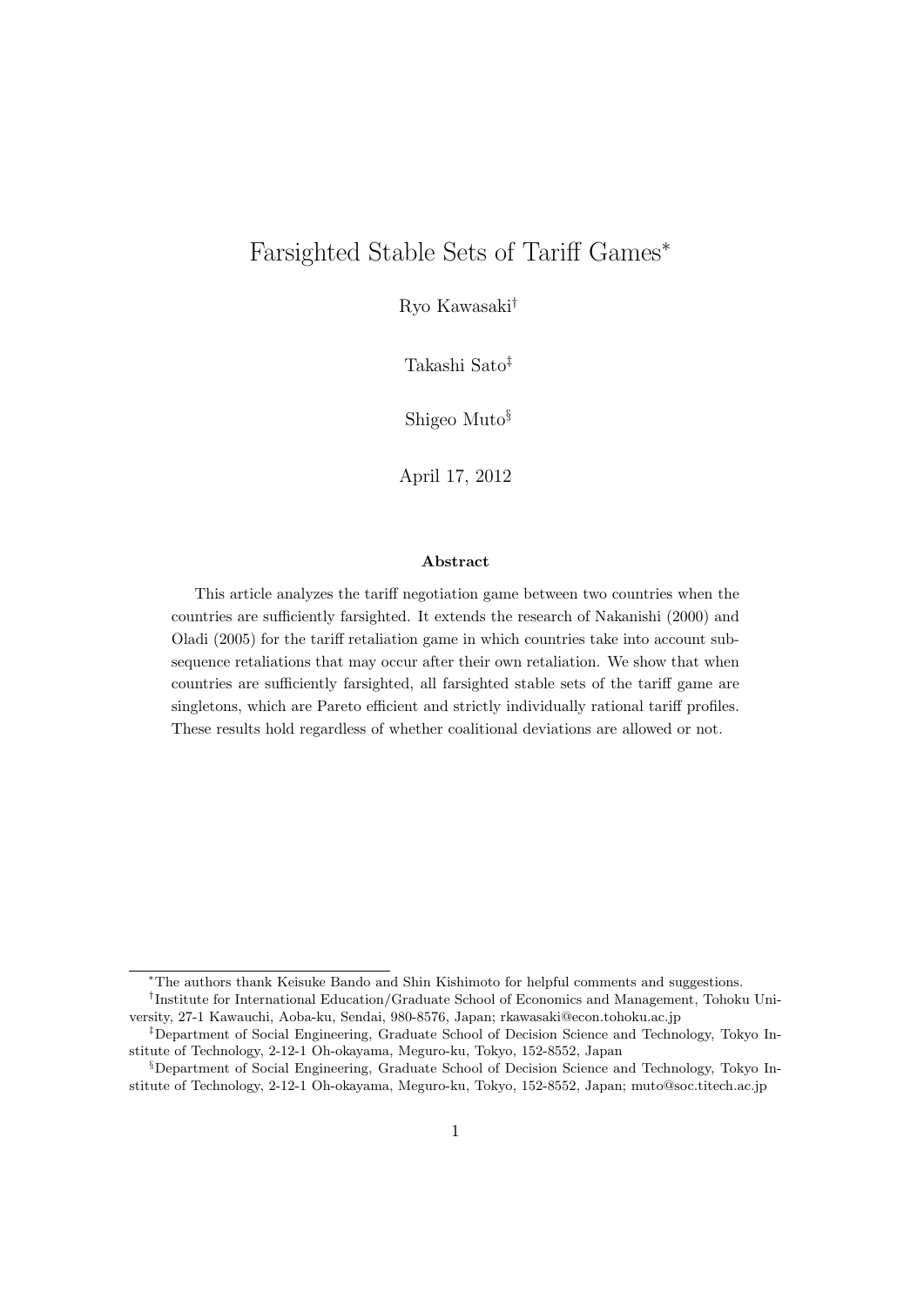### 1 Introduction

This article analyzes the tariff negotiation game between two countries when the countries are sufficiently farsighted. Primary papers in the literature, such as Johnson (1953– 1954) envision a scenario in which countries choose an optimal tariff rate given that the other country does not change its tariff rate. Tower (1975) and Rodriguez (1974) have carried this analysis over to the game in which countries, instead of choosing the tariff rates, choose export or import quotas. Although not explicit in their formulation, their framework employs an equilibrium concept similar to that of Nash equilibrium. In these models, each country successively chooses a tariff rate or a quota level under the assumption that the other country stays put.

However, when each country chooses such an optimal level, it does not take into account the consequences of such actions that it triggers, including the possibility that the other country may retaliate in response. Recently, Nakanishi (1999), for the quota game, and Oladi (2005) and Nakanishi (2000), for the tariff game, have applied the theory of social situations of Greenberg (1990) to the export quota game and the tariff game respectively to capture this possibility in their model. However, the domination relation that their findings are based on does not take into account the situation in which players are not myopic. In this paper, we analyze the stable outcomes in tariff games when players can sufficiently take into account the consequences of their deviations and are only interested in the final outcomes as results of such deviations. To do so, we apply the farsighted stable set to tariff games.

There has been a growing literature of the application of farsighted stable set of Chwe (1994). The starting point of the argument for the farsighted stable set start with the argument by Harsanyi (1974) and Chwe (1994) that the classic stable set of von Neumann and Morgenstern (1953) uses a domination relation that is myopic. Attempting to take into account sequences of deviations that may occur, Harsanyi (1974) and Chwe (1994) define a domination relation, called indirect domination, which is then used to define the farsighted stable set. This solution concept has been used in papers, including, to the authors' best knowledge, Suzuki and Muto (2005) and Kamijo and Muto (2010) in sending a message that farsightedness is the key element in reaching Pareto efficient outcomes. This message has to be taken cautiously since they allow coalitional deviations – that is, simultaneous deviation by multiple players. The juxtaposition of the results in Suzuki and Muto (2000), Masuda (2002), Nakanishi (2009), and Kawasaki and Muto (2009) reveal that there is not a direct relationship between the efficiency of the results in farsighted stable sets and the rules of the game ascertaining the allowance of coalitional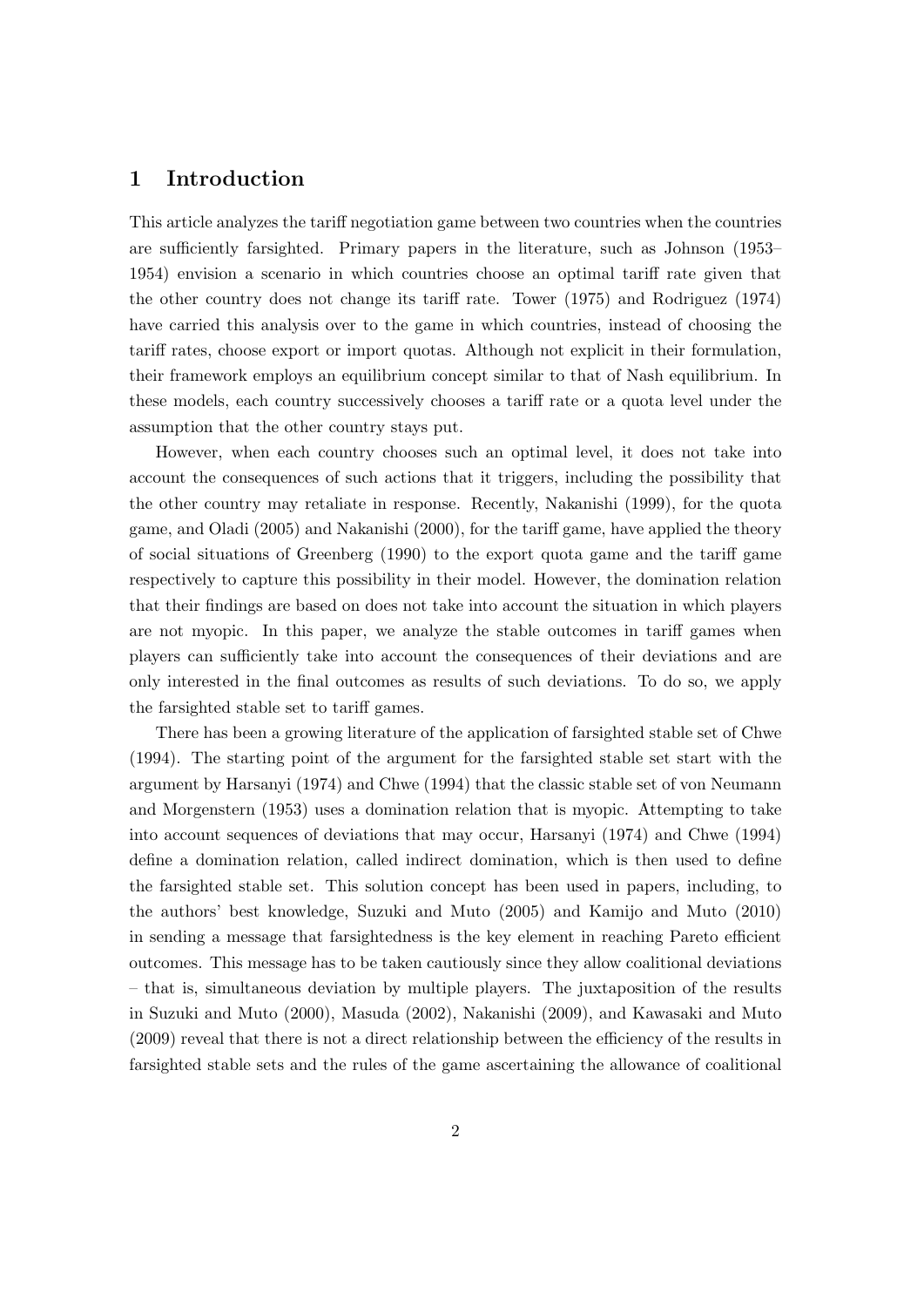deviations.

In light of the aforementioned papers in the literature, we analyze the farsighted stable sets of two different games of tariff games. In the first model, we allow for coalitional deviations – simultaneous deviations made by both countries. The first model corresponds to the rule of negotiating outlined in Oladi (2005) and the first model in Nakanishi (2000), both of which consider tariff retaliation games. In the second model, we disallow coalitional deviations. This restriction can be interpreted as an alternating negotiation game in which one player proposes one tariff, while in the next step, the other player can respond. This model is closely related to Nakanishi (1999), which also restricts deviations to those made by individual players in a quota retaliation game.

We show that in both games, the tariff choices by two countries that is Pareto efficient and strictly individually rational constitutes a singleton farsighted stable set. Moreover, we can show that no other farsighted stable sets exist in these two games. Thus, the rules of the game regarding coalitional deviations do not affect the outcome of the results, although the proof of the statement is far more involved in the second game. Unlike Nakanishi (2000), to achieve efficiency the only main addition to the original model in Oladi (2005) that is used is that countries are sufficiently farsighted, and in addition, outcomes that are not individually rational are not supported by a farsighted stable set.

One possible criticism to this approach is that it requires the players to be able to foresee events multiple steps ahead. However, as will be apparent in the proofs of the statements of this paper, we do not need to assume a substantial amount of farsightedness to establish the results. All of the results hold when player can foresee at least four steps ahead.

Our main focus of this paper is on tariff games, but we can easily use the same logic employed in this paper to show a similar result for the export quota game.

The rest of the paper proceeds as follows. In the next section, we introduce two models of the tariff game as mentioned in the introduction. In section 3, we review the literature on farsighted stable sets and provide key definitions and their properties. In sections 4 and 5, we present the results for the two models. We conclude in section 6.

### 2 Two Models of the Tariff Game

In this section, we introduce the tariff game. The main components of the game follow those in Nakanishi (2000). First, we introduce some basic notations. Let  $G =$  $(N,(X_i)_{i\in N},(U_i)_{i\in N})$  be a game in strategic form where  $X_i$  is the set of strategies for player  $i \in N$ . In the tariff game,  $X_i$  is the set of tariffs from which a country can choose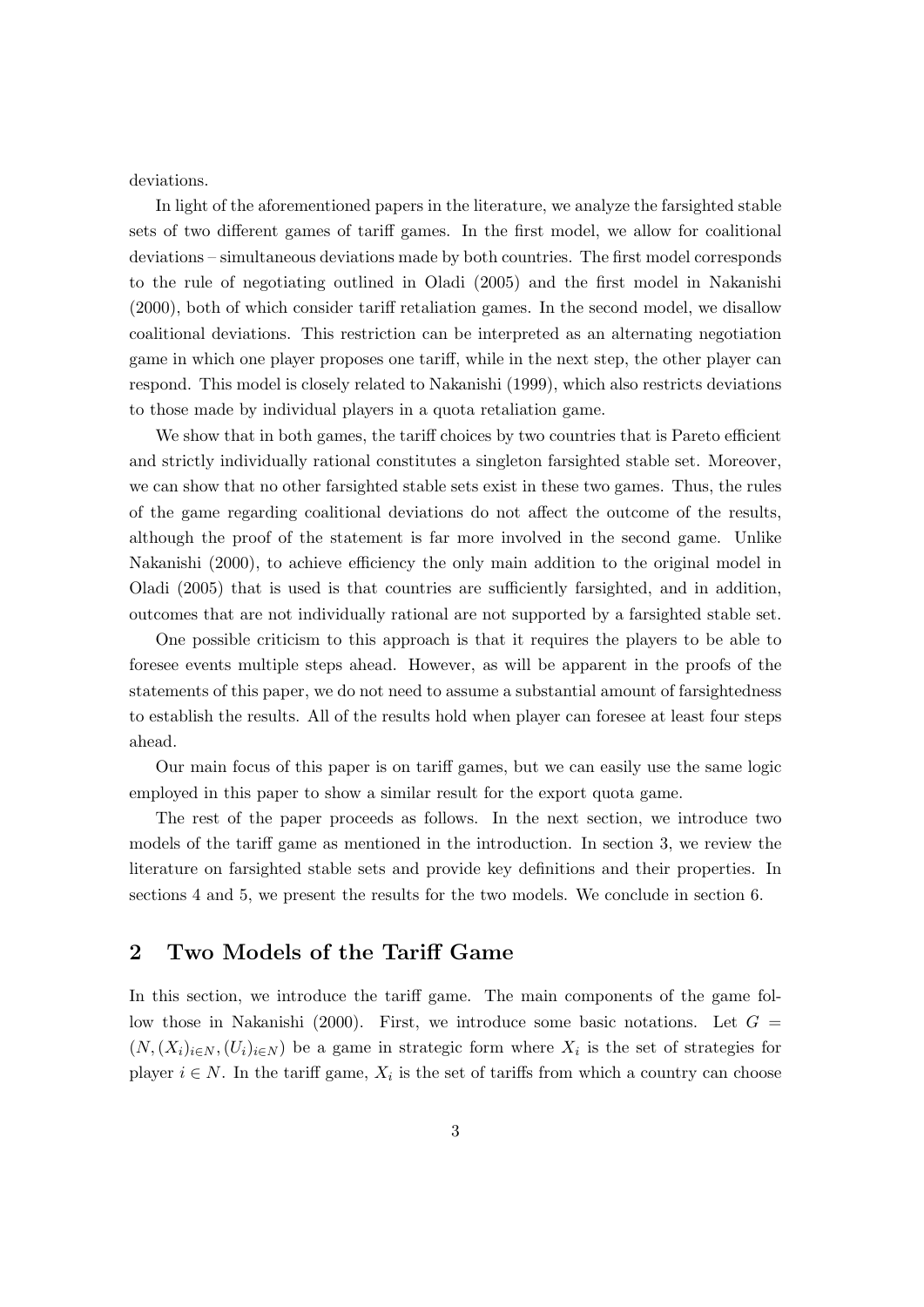from.  $U_i$  is the payoff function for player *i*.

To incorporate farsightedness into this framework, Chwe (1994) defines the effectiveness relation  $\rightarrow_S$  for each  $S \subseteq N$  as a binary relation on  $X = \prod_{i \in N} X_i$  such that  $x \rightarrow_S y$ denotes that players in  $S$  can realize the outcome  $y$  when  $x$  is the status quo. A concrete definition of  $\rightarrow_S$  depends on the context of how the game is defined – including, for example, whether coalitional deviations are allowed or not.<sup>1</sup> The difference of the two models considered in this paper come from how this relation is defined.

In the first model, we do not impose any additional restrictions to the ones that are implied by a game in strategic form. Therefore, in the first model, we have

$$
x \to_{S} y \Leftrightarrow x_{i} = y_{i} \ \forall i \in N \setminus S,
$$

where the latter condition is dropped if  $S = N$ . This model closely resembles the first model considered in Nakanishi (2000) and Oladi (2005). In their model, they consider the direct domination relation, one in which indirect domination holds where the length of the deviation is one. Oladi (2005) shows that the set of Pareto efficient tariffs is a stable set defined by direct domination, but Nakanishi (2000) shows the existence of several others and is able to eliminate these other solutions by restricting the deviation relation by what he calls the WTO tariff concession rules.

In the second model, we consider a situation resembling closely to an alternating offer model. In this situation

$$
x \to_S y \Leftrightarrow |S| = 1
$$
 and  $x_i = y_i \ \forall i \in N \setminus S$ .

The above condition states that only one player can deviate at a time. Nakanishi (1999) imposes this condition on the quota retaliation game. To reflect the alternating part, we define an indirect domination relation with the effectiveness relation in this situation.

We now explain the main components of the tariff games themselves. These components pertain to both models; therefore, all the observations and properties introduced here hold for the first model as well as the second model.

Let  $N = \{1, 2\}$  be the set of players, where in the tariff games, each country is a player. Throughout these two terms will be used interchangeably.

 $X_i$  represents the set of tariffs that country i can choose and is defined as  $X_i = (-1, \bar{t}_i]$ where  $\bar{t}_i$  represents the highest tariff rate that is permitted. A negative tariff rate is defined to be a subsidy from one country to the other; the value −1 is not included

 $1$ The effectiveness relation is a simplified form of the inducement correspondence in the theory of social situations. See Greenberg (1990) for details.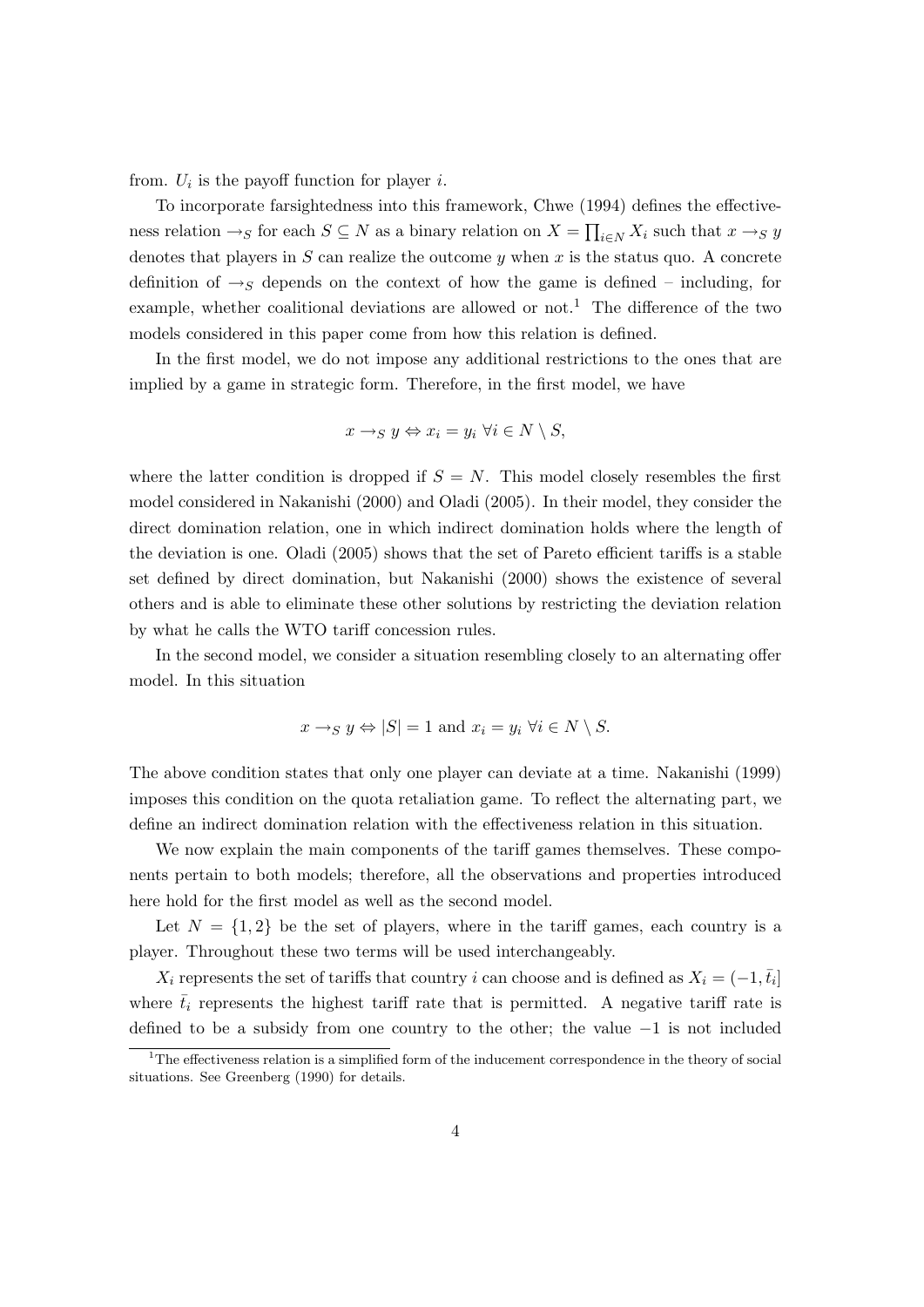in the set, since the prices would be undefined. Although a negative tariff rate seems impractical, we include the possibility here to make direct comparisons to Oladi (2005) and Nakanishi (2000) both of which include them as well. All of our results hold (much more easily) if we restrict our attention to only nonnegative tariff rates.  $X = X_1 \times X_2$ represents the set of possible outcomes resulting from the choices of countries 1 and 2. Throughout this paper we call an element  $t \in X$  a tariff profile or simply an outcome.

Following Nakanishi (2000), define  $X^{\circ}$  as the set of tariff profiles at which there is no trade, because either country or both have set a relatively high tariff rate, thereby discouraging trade. We assume that  $X^o$  contains tariff profiles x such that  $x_i = \overline{t}_i$  and  $x_j > 0$ . We let  $U_i(x) = \bar{u}_i$  for all outcomes  $x \in X^o$ . Let  $X^* = X \setminus X^o$  be the set of tariff profiles at which there is a positive amount of trade.

We assume that the utility functions defined on the tariff profiles are continuous on X; for each fixed  $x_j$ ,  $U_i$  is quasiconcave in  $x_i$ ; and for each fixed  $x_i$ ,  $U_i$  is decreasing in  $x_j$  along  $X^*$ .<sup>2</sup>

A tariff profile x is said to be *Pareto dominated* by another tariff profile y if  $U_i(x) \leq$  $U_i(y)$  for all i and  $U_j(x) < U_j(y)$  for some j. In that instance, we also say that y Pareto dominates x, and we denote this by  $yPx$ . A tariff profile x is *Pareto efficient* if there does not exist y such that  $yPx$ .

From Mayer (1981) and Nakanishi (2000), the set of Pareto efficient tariff combinations, denoted by  $E$ , is given by the union of the following sets.

$$
E^* = \{x \in X : (1 + x_1)(1 + x_2) = 1\}
$$
  
\n
$$
E_1 = \{x \in X : x_1 = e_1^1, x_2 \le e_2^1\}
$$
  
\n
$$
E_2 = \{x \in X : x_1 \le e_1^2, x_2 = e_2^2\}
$$

where  $e^i = (e_1^i, e_2^i)$  is such that  $e_i^i = \overline{t}_i$  and  $e_j^i$  is such that  $(1 + \overline{t}_i)(1 + e_j^i) = 1$ .

Also, for each  $x = (x_1, x_2)$ , define  $L(x) = \{y \in X : y_1 \le x_1, y_2 \le x_2\}$  and  $H(x) =$  ${y \in X : y_1 \geq x_1, y_2 \geq x_2}$  and for each subset  $A \subset X$ ,  $L(A) = \bigcup_{x \in A} L(x)$  and  $H(A) = \bigcup_{x \in A} H(x).$ 

In addition, we assume the following on the indifference curves of the two countries in the tariff space:

(A1) For  $x, y \in H(E^*) \cap X^*$  such that  $U_i(x) = U_i(y)$ , if  $x_i \langle y_i, y_i \rangle$  then  $U_j(x) > U_j(y)$  $(j \neq i)$ 

<sup>2</sup>For a detailed explanation of the assumptions of the utility functions and derivations from primitives such as exports and imports, see Mayer (1981), Oladi (2005), and Nakanishi (2000).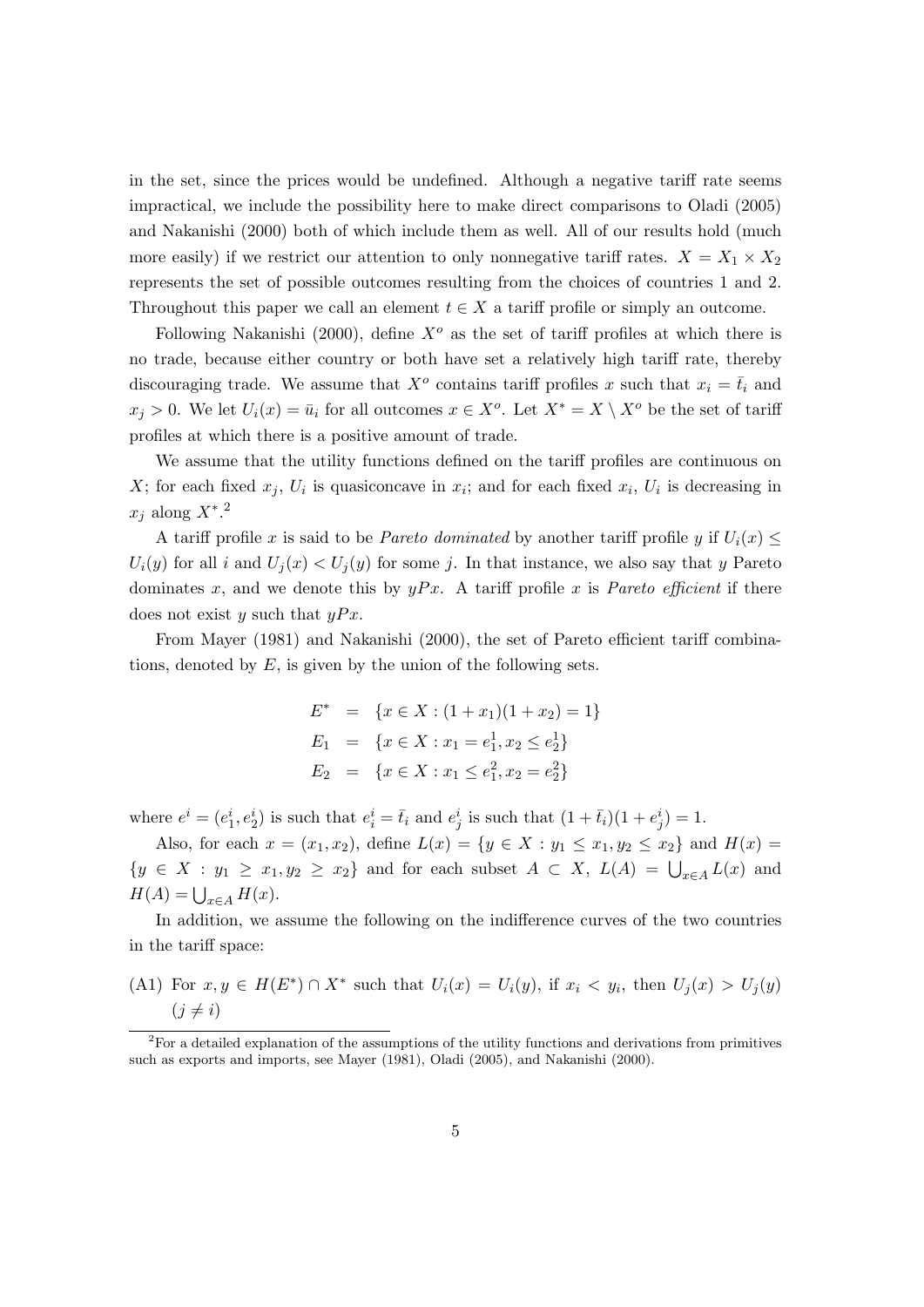(A2) For  $x, y \in L(E^*)$  such that  $U_i(x) = U_i(y)$ , if  $x_i < y_i$ , then  $U_j(x) < U_j(y)$   $(j \neq i)$ .

The two conditions combined imply that  $i$ 's indifference curve and  $j$ 's indifference curve can cross at most twice. If they do cross twice, they cross once in  $L(E^*)$  and once in  $H(E^*) \cap X^*$ . These conditions are used mostly for Lemma 6.

Denote by  $m_i$ , *i*'s maximin value of the game. That is, for  $j \neq i$ ,

$$
m_i = \max_{x_i \in X_i} \min_{x_j \in X_j} U_i(x_i, x_j).
$$

Let  $X_i^M$  denote set of  $x_i \in X_i$  that solve the above problem. Each element in  $X_i^M$  is the maximinimzer for player  $i$ . Based on the assumptions of the tariff game, we can show that the maximin value of the game is  $\bar{u}_i$  for player i and that  $X_i^M = [0, \bar{t}_i]$ .

Let  $X^{SI}$  be the set of *strictly individually rational* strategy profiles, which is the set of  $x \in X$  such that for each i,  $u_i(x) > m_i$  for each i. In comparison, a strategy profile is said to be individually rational if the previous inequality holds with a weak inequality for each i. Thus, the set of strictly individually rational tariff combinations is given by

$$
X^{SI} = \{ x \in X : U_i(x_1, x_2) > \bar{u}_i \,\,\forall i \in N \}.
$$

We now introduce the reaction function  $\phi_i(x_i)$  for each i and  $j \neq i$  defined in Nakanishi (2000).  $\phi_i(x_j)$  assigns a tariff rate  $x_i^*$  such that

$$
U_i(x_i^*, x_j) \ge U_i(x_i, x_j) \,\forall x_i \in X_i.
$$

For  $x_j \neq \bar{t}_j$ , the  $x_i^*$  that satisfies the above condition is unique. However, when  $x_j = \bar{t}_j$ , for any  $x_i \geq 0$ ,  $U_i(x_i, \bar{t}_j) = \bar{u}_i$ , and for all  $x_i < 0$ ,  $U_i(x_i, \bar{t}_j) < \bar{u}_i$ . By convention, we set  $\phi_i(\bar{t}_j) = 0$ . Furthermore, we assume that  $\phi_i$  is a decreasing function of  $x_j$  and  $\phi_i(0) < \bar{t}_i$ . These assumptions are the same as those made in Nakanishi (2000). From these assumptions, we can deduce that these reaction functions cross at a point  $x^*$  such that  $x_i^* > 0$  for both players, implying that there exists a Nash equilibrium in which both countries set a positive tariff rate. Note that for such  $x^*, x^* \notin E$ , and  $U_i(x^*) > \bar{u}_i$  for all i.

Nakanishi (2000) then shows the following property of  $\phi_i$ . This property is used mostly in proving Lemma 6.

**Proposition 1.** Fix  $\bar{x}_j$  and let  $\phi_i$  be i's best reply function. Then, the following properties of  $\phi_i$  hold.

1. If 
$$
x_i < y_i \leq \phi_i(\bar{x}_j)
$$
, then  $U_i(x_i, \bar{x}_j) < U_i(y_i, \bar{x}_j)$ .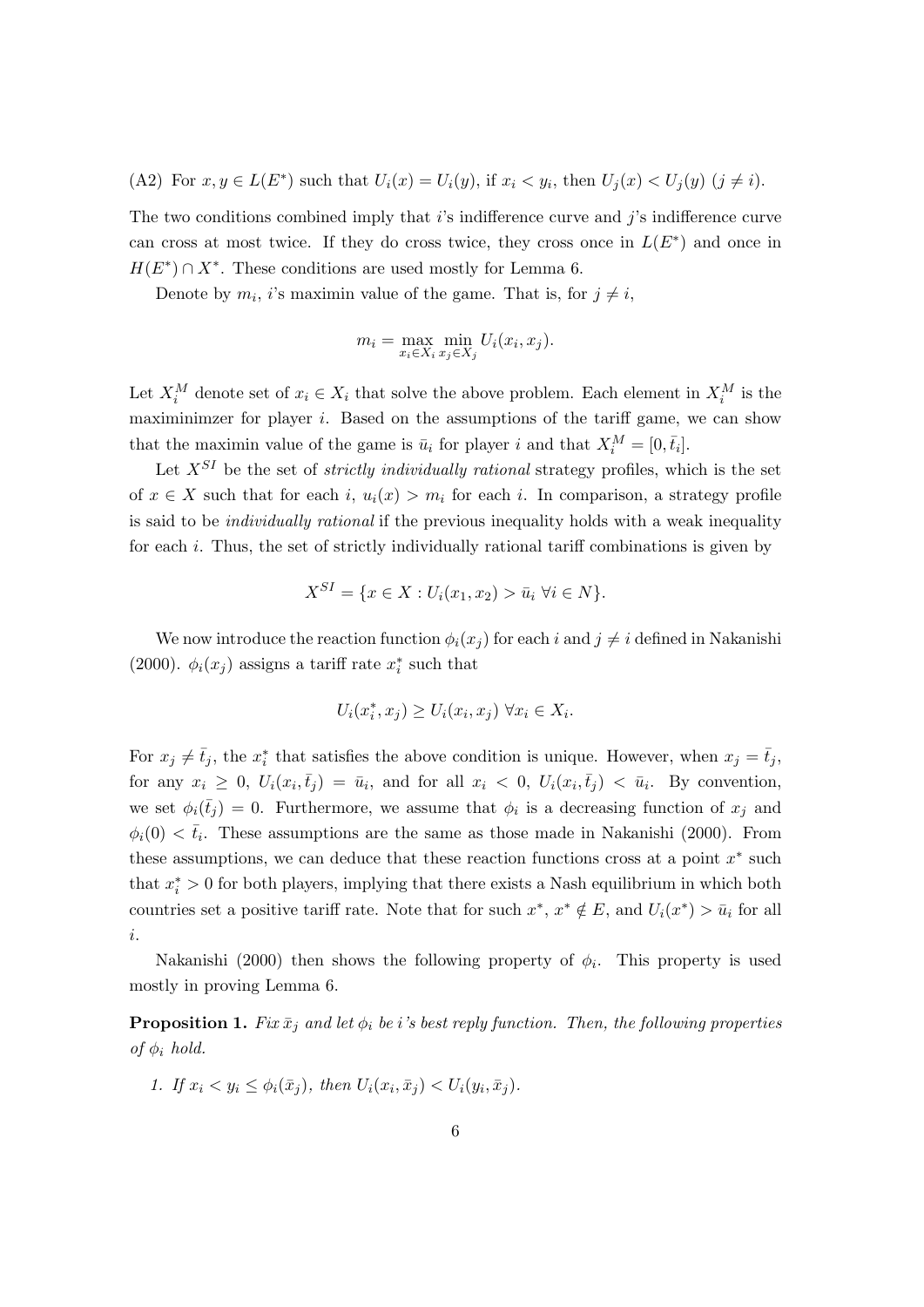2. If  $x_i > y_i \ge \phi_i(\bar{x}_j)$  and  $(x_i, \bar{x}_j), (y_i, \bar{x}_j) \in X^*$ , then  $U_i(x_i, \bar{x}_j) < U_i(y_i, \bar{x}_j)$ .

For a graphical depiction of the tariff game – such as indifference curves, reaction curves, and the Pareto efficient region  $E^*$  – see Nakanishi (2000) and Oladi (2005).

We consider two different models of the above tariff negotiation game, where the difference will be reflected in how the effectiveness relation  $\rightarrow_S$  is defined for each  $S \subseteq N$ . The reason for doing so is to provide a unifying analysis based on the different rules of deviation imposed by Nakanishi (1999) and by Oladi (2005). In attempts to capture retaliation more realistically, these two papers formulate their games on some contingent threats situation as defined by Greenberg (1990). Nakanishi (1999) formulates the quota retaliation game as an individual contingent threats situation of Greenberg (1990) that does not permit coalitional deviations, while Oladi (2005) uses the coalitional contingent threats situation of Greenberg (1990) which allows coalitional deviations. In their models, how the effectiveness relation is defined plays a key role in their results.

Their results can be summarized in the following way. Define  $x$  to be directly dominated by y if there exists  $S \subseteq N$  such that  $x \to_S y$  and  $U_i(x) < U_i(y)$  for all  $i \in S$ . That is, x is directly dominated by y if there exists a coalition  $S$  that can enforce y from x and benefit from doing so. Using this direct domination relation, one can define the stable set, first defined in von Neumann and Morgenstern (1953), of this game, along the lines as outlined in Greenberg (1990).

Nakanishi (2000) shows that under this setup there exist multiple stable sets, most of which involve inefficient outcomes. By imposing restrictions on the possible deviations to emulate the situation as prescribed by the WTO rules, he shows that the set  $E$  is the unique stable set, restoring efficiency. On the other hand,  $E$  may include outcomes that are not individually rational.

As Harsanyi (1974) and Chwe (1994) note, the direct domination relation is myopic in that players do not take into account subsequent deviations that may occur after the initial deviation. We wish to show that by using the domination relation that incorporates farsightedness of the players, that efficient outcomes that are strictly individually rational are stable, and those outcomes are the only ones that can be stable. In the next section, we explain the indirect domination relation built off of the two situations introduced in this section.

### 3 Farsighted Stable Sets in Strategic Form Games

A strategy profile  $x$  is said to be *indirectly dominated* by another strategy profile  $y$ , denoted by  $x \ll y$  if there is a sequence of strategy profiles  $a^0, a^1, \cdots, a^m$  and coali-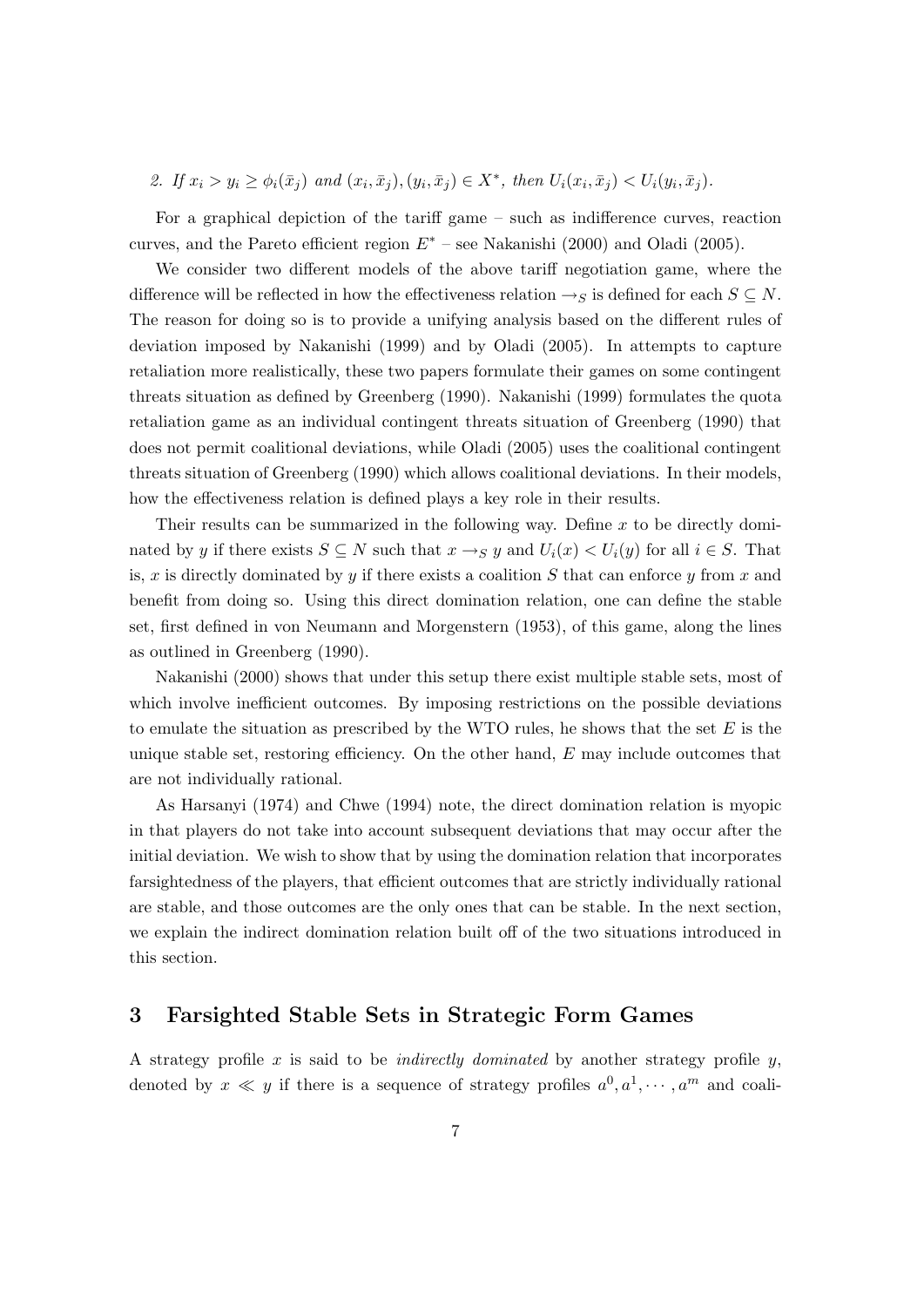tions (subsets of N)  $S_0, S_1, \cdots, S_{m-1}$  with  $a^0 = x$  and  $a^m = y$  such that for each  $k = 0, 1, \cdots, m - 1,$ 

• 
$$
a^k \rightarrow_{S_k} a^{k+1}
$$
 and

• 
$$
U_i(a^k) < U_i(y)
$$
 for all  $i \in S_k$ .

The first condition states that  $y$  can be reached from x through a sequence of deviations. The second condition states that each individual in each deviating coalition is made better off in the final outcome  $y$ .

This definition of indirect domination can be applied to both models as is written above. For example, in the first model, the definition accommodates deviations made by two or more players at the same time, while in the second model, the first of the two conditions above imply that only individual deviations are accounted for. However, to be clear, we provide a definition and a separate notation for the second model.

Formally, a strategy profile  $x$  is said to be *indirectly dominated through individual* deviations by another profile y, denoted by  $x \ll_l y$  if there exist sequences of strategy profiles  $a^0, a^1, \dots, a^m$  and subsets of N denoted by  $i_0, i_1, \dots, i_{m-1}$  with  $a^0 = x$  and  $a^m = y$  such that for each  $k = 0, 1, \dots, m - 1$ ,

•  $i_k \neq i_{k+1}$ 

$$
\bullet\;\;a^k\rightarrow_{i_{k+1}}a^{k+1}
$$

$$
\bullet \ \ U_{i_k}(a^k) < U_{i_k}(y).
$$

The first condition rules out consecutive deviations made by the same player. This condition is not restrictive, since even if we were to allow such consecutive deviations, we can surpress the sequence by making them into one single deviation.

This second definition is specifically defined to make a direct analogy to papers in the literature that use noncooperative frameworks. In general, this restriction can lead to a different set of results as can be seen by comparing the results of Suzuki and Muto (2000) for the two-player prisoners' dilemma game and by comparing the results of Suzuki and Muto (2005) and Nakanishi (2009) for prisoners' dilemma games.

A farsighted stable set V with respect to the domination relation  $\ll$  is a subset of X that satisfies the following two conditions.

- For every  $x, y \in V$ ,  $x \ll y$  does not hold.
- For every  $x \notin V$ , there exists  $y \in V$  such that  $x \ll y$ .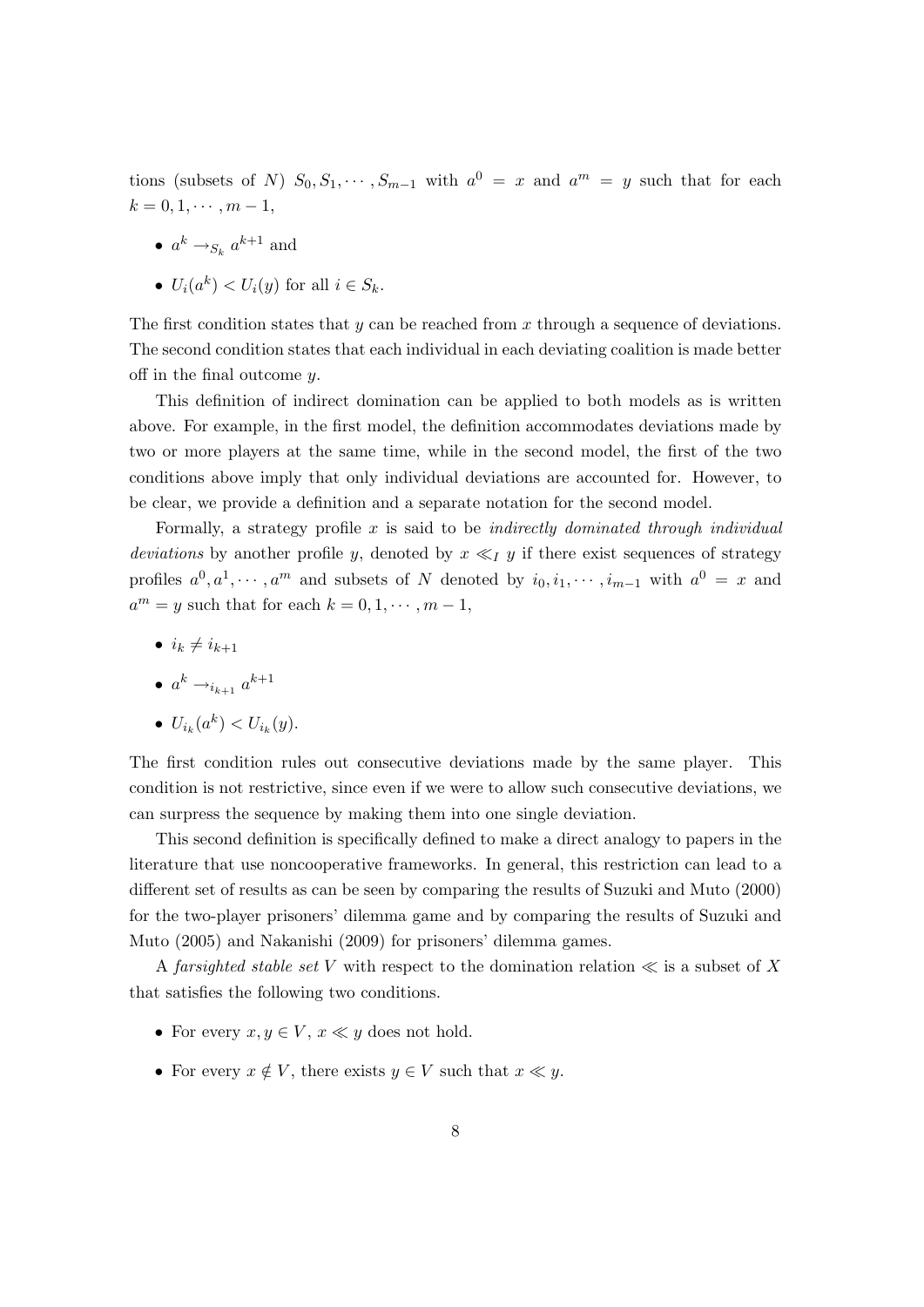Similarly, we can define a farsighted stable set with respect to  $\ll_l$  by replacing each  $\ll$ with  $\ll_I$  in the above definition.

As a general rule, Shino and Kawasaki (2012) show that farsighted stable sets of strategic form games only contain individually rational strategy profiles. This property is not shared with its myopic counterpart, as can be seen by the results of Nakanishi (2000) for the tariff game. In fact, the results using the myopic stable set support tariff choices in which one country subsidizes a substantial amount. Such a pair of tariffs is Pareto optimal because one country benefits greatly from the subsidy of the other country, while that country is hurt by it, especially if the other country is not subsidizing.

There is another property of the indirect domination relation pertaining to the idea of the maximin strategy. The result is first introduced in Suzuki (2002), and its proof follows from the definition of the maximin strategy and the definition of indirect domination. For completeness, we provide the proof here.

**Lemma 1.** Take any x such that  $u_1(x) \leq m_1$  where  $m_1$  is the maximin value for player 1 and let  $x_1^M$  be player 1's maximin strategy and  $x_2^M$  be player 2's maximin strategy and suppose  $x_1^M \neq x_1$ . Then, neither  $x^M = (x_1^M, x_2^M) \ll x$  nor  $x^M \ll_I x$  can hold. A similar result holds for player 2.

*Proof.* We show the proof for the case of the indirect domination relation  $\ll$ , as the proof for  $\ll_I$  holds by the same argument. Let x satisfy the conditions outlined in the statement, and suppose by way of contradiction that  $x^M \ll x$  were to hold. By definition, there exists a sequence of coalitions  $S_0, S_1, \cdots, S_{K-1}$  and  $x^M = a^0, a^1, \cdots, a^K = x$  and outcomes such that the definition of  $\ll$  is satisfied. Consider the first coalition in the sequence,  $S^0$ . Because  $U_1(x) \le m_1 \le U_1(x^M)$  hold by definition of the maximin strategy and how x is defined,  $S^0 = \{2\}$  – that is,  $S_0$  cannot include player 1. Consider  $x^1$  and  $S_1$ . Because  $x_1^1 = x_1^M$ , we still have  $U_1(x) \le m_1 \le U_1(x^1)$ , which implies by definition of  $\ll$ that  $S_1 = \{2\}$ . By continuing this argument, we arrive that player 1 is not included in any of the coalitions  $S_0, \dots, S_{K-1}$ . On the other hand, because  $x_1^M \neq x_1$  and by definition of  $\rightarrow$ , there must exist some k such that  $S_k$  includes player 1, which is a contradiction.  $\Box$ 

### 4 When Coalitional Deviations are Allowed

**Lemma 2.** Let  $x \in X$  and  $y \in X^{SI}$  such that for some  $i \in \{1,2\}$ ,  $U_i(x) < U_i(y)$ . Then,  $x \ll y$ .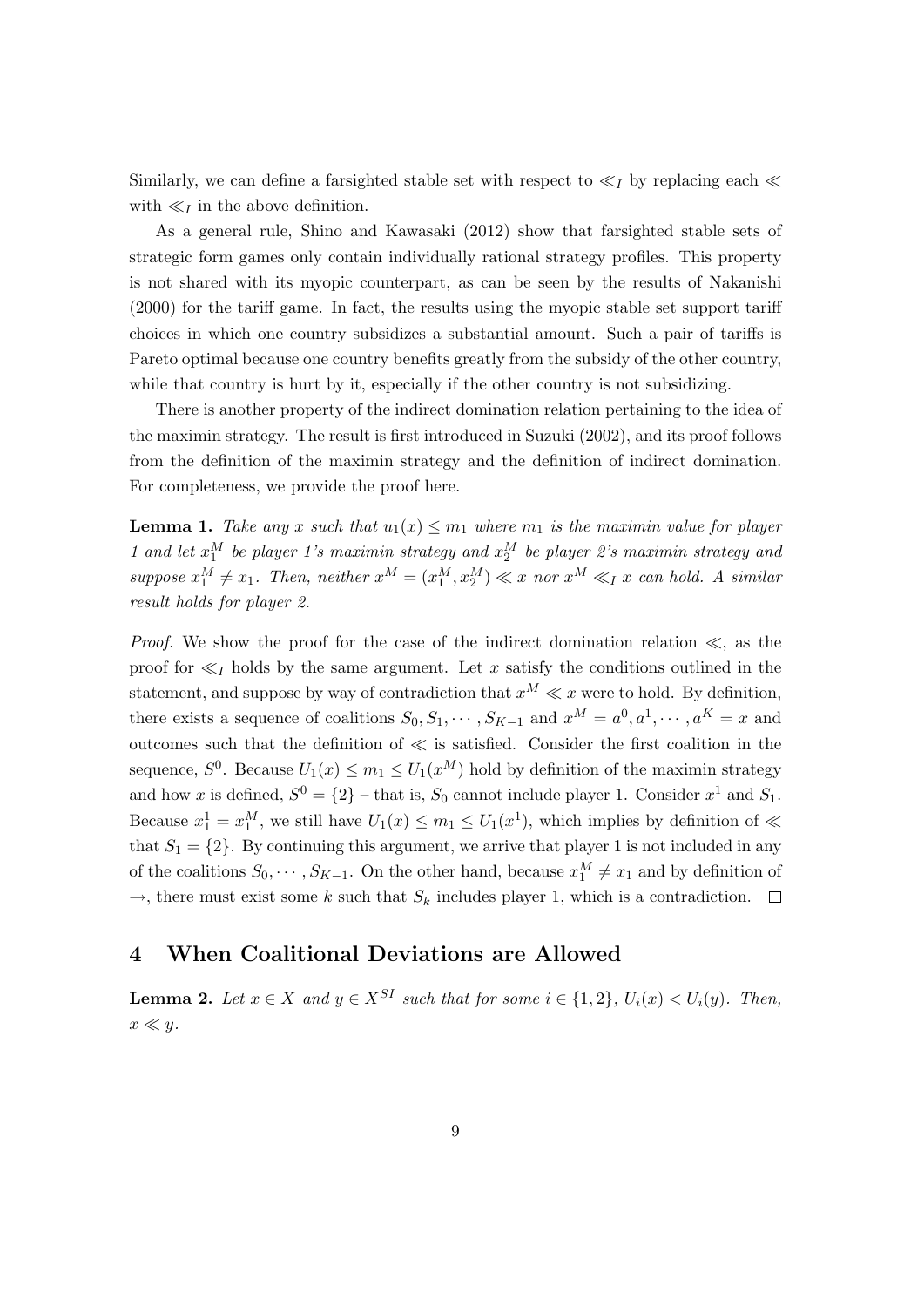*Proof.* Let i be such that  $U_i(x) < U_i(y)$  and  $y \in X^{SI}$ . Then,  $x \ll y$  via the sequence

$$
x \to_i (\bar{t}_i, x_j) \to_j (\bar{t}_i, \bar{t}_j) \to_N y.
$$

To check that  $x \ll y$  indeed holds, note that  $U_j(\bar{t}_i, x_j) \leq \bar{u}_j < U_j(y)$ , and the last step follows from the fact that  $y \in X^{SI}$  and  $U_k(\bar{t}_i, \bar{t}_j) = \bar{u}_k$  for each  $k = i, j$ .  $\Box$ 

The following corollary shows that any  $x$  that is Pareto efficient and strictly individually rational is a singleton farsighted stable set and immediately follows from the previous lemma. Because  $X^{SI} \cap E \neq \emptyset$ , the corollary also establishes the existence of a farsighted stable set.

## Corollary 1. For any  $x \in X^{SI} \cap E$ ,  $\{x\}$  is a farsighted stable set.

*Proof.* Take  $x \in X^{SI} \cap E$ . Internal stability of  $\{x\}$  is trivial since the set is a singleton, so to show that this set satisfies external stability, take any  $x' \neq x$ . Because  $x \in E$ , there exists  $i \in N$  such that  $U_i(x') < U_i(x)$ . By Lemma 2 and the fact that  $x \in X^{SI}$ ,  $x' \ll x$ .  $\Box$ 

The next lemma shows that there cannot exist a farsighted stable set that includes strictly individually rational outcomes that are not Pareto efficient.

**Lemma 3.** For any  $x \notin E$  and  $x \in X^{SI}$ , there cannot exist a farsighted stable set V such that  $x \in V$ .

*Proof.* Suppose that there exists a farsighted stable set V that includes such x. Because  $x \notin E$ , there exists y such that  $yPx$ , which implies that there exists some  $i \in N$  such that  $U_i(x) < U_i(y)$ . Moreover, since  $\bar{u}_j < U_j(x) \le U_j(y)$  for all  $j \in N$ , we have that  $y \in X^{SI}$ . Thus, by Lemma 2,  $x \ll y$  holds. Internal stability of V implies that  $y \notin V$ . By external stability of V, there exists  $z \in V$  such that  $y \ll z$ . By definition of  $\ll$ ,  $y \ll x$ cannot hold, which then implies that  $x \neq z$ . By definition of  $\ll$  and the fact that  $yPx$ ,  $U_i(x) \leq U_i(y) \leq U_i(z)$  holds for some  $j \in N$ . If  $z \in X^{SI}$ , then Lemma 2 yields  $x \ll z$ , contradicting the internal stability of V. If not, then for some k,  $U_k(z) = \bar{u}_k < U_k(x)$ . By Lemma 2,  $z \ll x$ , contradicting the internal stability of V. Therefore, no such V can exist.  $\Box$ 

**Theorem 1.** All farsighted stable sets V are of the form  $\{x\}$  where  $x \in X^{SI} \cap E$ .

*Proof.* By Lemma 3 and Corollary 1, if there were a farsighted stable set  $V$  different from above, then V must contain an outcome y such that  $y \notin X^{SI}$ . However, y must be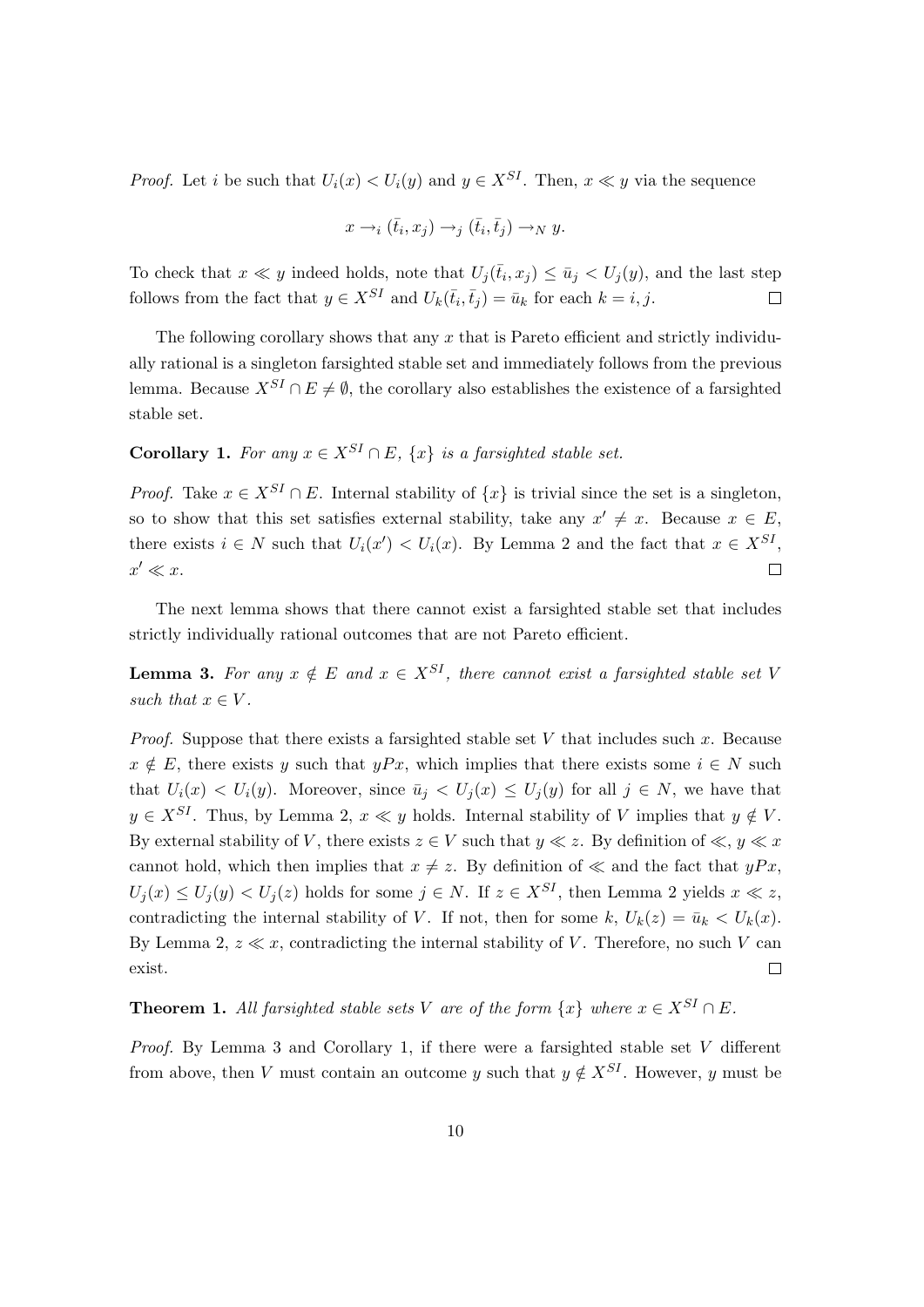individually rational (Lemma 2.1 of Shino and Kawasaki (2012)), implying that  $U_i(y) = \bar{u}_i$ for some i and  $U_i(y) \ge \bar{u}_i$ . Let  $i = 1$  for simplicity of argument. By the assumptions made on the utility functions, there exists a Nash equilibrium  $x^* = (x_1^*, x_2^*)$  of the tariff game and  $x^* \notin E$ . Moreover,  $x_1^* > 0$  and  $x_2^* > 0$  hold, and each strategy is a maximin strategy for players 1 and 2 respectively. Because  $\phi_i$  is single-valued when  $x_j > 0$ ,  $U_i(x_i^*,x_j^*) > U_i(\bar{t}_i,x_j^*) = \bar{u}_i$  for all i. This fact establishes  $(x_1^*,x_2^*) \in X^{SI}$ , which implies by Lemma 3 that  $(x_1^*, x_2^*) \notin V$ . On the other hand, there cannot exist  $x \in V$  such that  $x^* \ll x$  for the following reasons:

- If  $x_1 \neq x_1^*$ , then  $U_1(x) = \bar{u}_1$  implies that  $x^* \ll x$  cannot hold. (Lemma 1)
- If  $x_1 = x_1^*$ , then  $x_2^* \neq x_2$ . However, because  $x^*$  is a Nash equilibrium,  $U_2(x) \leq$  $U_2(x^*)$ . We also have  $U_1(x) = \bar{u}_1 < U_1(x^*)$ , so neither player can deviate in the first step of  $\ll$ .

Therefore, V does not satisfy external stability, which is a contradiction.

 $\Box$ 

### 5 When only Individual Deviations are Allowed

In this section, we show that for the negotiation game of alternating offers, we can obtain a parallel result – every farsighted stable set is a singleton comprised of a tariff combination that is Pareto efficient and strictly individually rational. Although, the result itself is the same as before, the proof of this statement for this particular model is much more involved, since the two indirect domination relations  $\ll$  and  $\ll_I$  are not equivalent.

To prove our preliminary results, we need to introduce the following subsets of  $X^*$ :

- $X^- = \{x \in X : x_i < 0 \text{ and } U_i(x) \leq U_i(\bar{t}_i, x_j) \text{ for all } i = 1, 2; j \neq i\}$
- $X^+ = X^* \setminus X^- = \{x \in X^* : x_i \ge 0 \text{ for some } i\} \cup \{x \in X^* : U_i(x) > U_i(\bar{t}_i, x_j) \text{ for } i \in I\}$ some i}
- $X^{--} = \{x \in X : x_i < 0 \text{ for all } i\}$
- $X^{++} = X^* \setminus X^{--} = \{x \in X^* : x_i \ge 0 \text{ for some } i\}$

That is,  $X^-$  is the set of tariff profiles at which both countries subsidize each other and with the additional property that for every  $x \in X^-$  and every i and  $y_i \in X_i$  with  $y_i \leq x_i$ ,  $U_i(x_i, x_j) \geq U_i(y_i, x_j)$ , which follows from Proposition 1.  $X^+ = X^* \setminus X^-$  is the complement of  $X^-$  and is the set of tariff profiles where the "usual" results hold (see Lemma 4).  $X^{--}$  is the set of tariff rates in which both countries are subsidizing, while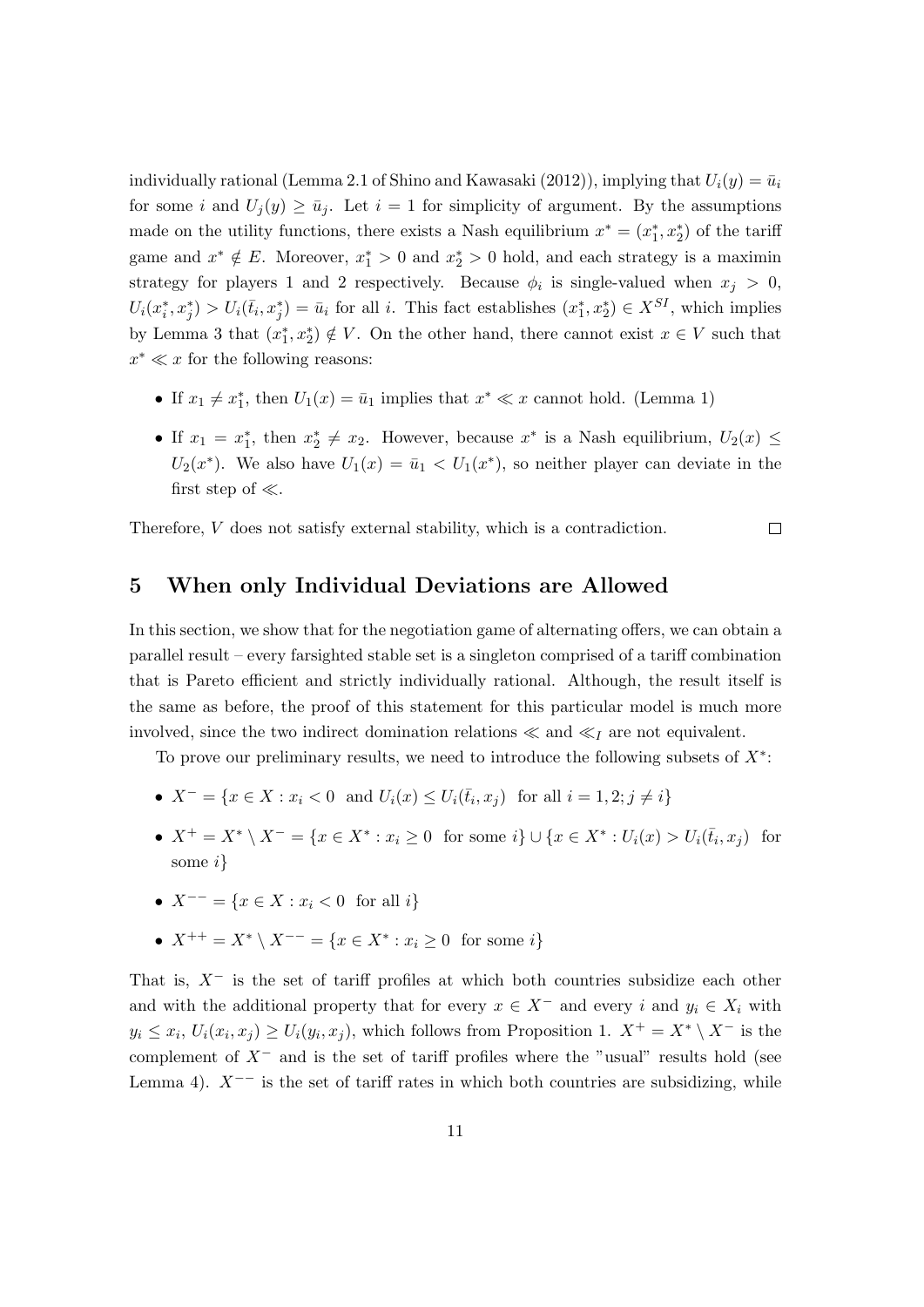$X^{++}$  denotes one in which at least one imposes a nonnegative tariff rate. Note that, by how these sets are defined,  $X^{++} \subset X^+$  and  $X^{-} \subset X^{--}$ .

For this game, the analogue of Lemma 2 may not hold over all of  $X^*$ . To see this, recall that in the proof of Lemma 2, the last step involved a simultaneous deviation by both players. It is then not trivial to break this step into two separate steps and still satisfy the conditions necessary in establishing indirect dominance. The next two lemmas show that the result still holds for  $X^+$ , while the same may not hold for  $X^-$ .

**Lemma 4.** For any  $x \in X$  and  $y \in X^{SI} \cap X^+$  such that  $U_i(x) < U_i(y)$  for some i,  $x \ll_I y$ .

*Proof.* Without loss of generality let country 1 be such that  $U_1(\bar{t}_1, y_2) < U_1(y)$ . Suppose country 2 is such that  $U_2(x) < U_2(y)$ . Then, consider the following sequence:

$$
x = (x_1, x_2) \rightarrow_2 (x_1, \bar{t}_2) \rightarrow_1 (y_1, \bar{t}_2) \rightarrow_2 (y_1, y_2) = y.
$$

The above sequence establishes  $x \ll_I y$  because of the following inequalities:

- $U_1(x_1, \bar{t}_2) = \bar{u}_1 < U_1(y)$  by the fact that  $y \in X^{SI}$ ,
- $U_2(y_1,\bar{t}_2) < U_2(y)$  by definition.

If country 1 is such that  $U_1(x) < U_1(y)$ , consider the following sequence:

$$
x = (x_1, x_2) \rightarrow_1 (\bar{t}_1, x_2) \rightarrow_2 (\bar{t}_1, \bar{t}_2) \rightarrow_1 (y_1, \bar{t}_2) \rightarrow_2 (y_1, y_2) = y.
$$

 $\Box$ 

By the same logic as above,  $x \ll_I y$  holds under this case as well.

The following result is the analogue to Corollary 1 and is immediate from the previous lemma.

Corollary 2. For any  $x \in X^{SI} \cap E$ ,  $\{x\}$  is a farsighted stable set with respect to  $\ll_I$ .

Proof. Internal stability is trivially satisfied because the set is a singleton. To show external stability, take any  $y \neq x$ . Because  $E \subset X^+$  and from the fact that  $x \in E$ , there exists  $i \in N$  such that  $U_i(y) < U_i(x)$ . Then, by Lemma 4,  $y \ll_I x$ .  $\Box$ 

Next, we wish to derive a result parallel to Lemma 3. To do so, we need to show that the region  $X^-$  does not interfere with the logic used in the previous game. The following lemma shows that tariff profiles in  $X^-$  cannot indirectly dominate those in  $X^{++}$ . At the same time, the lemma illustrates how Lemma 2 may not hold for this model.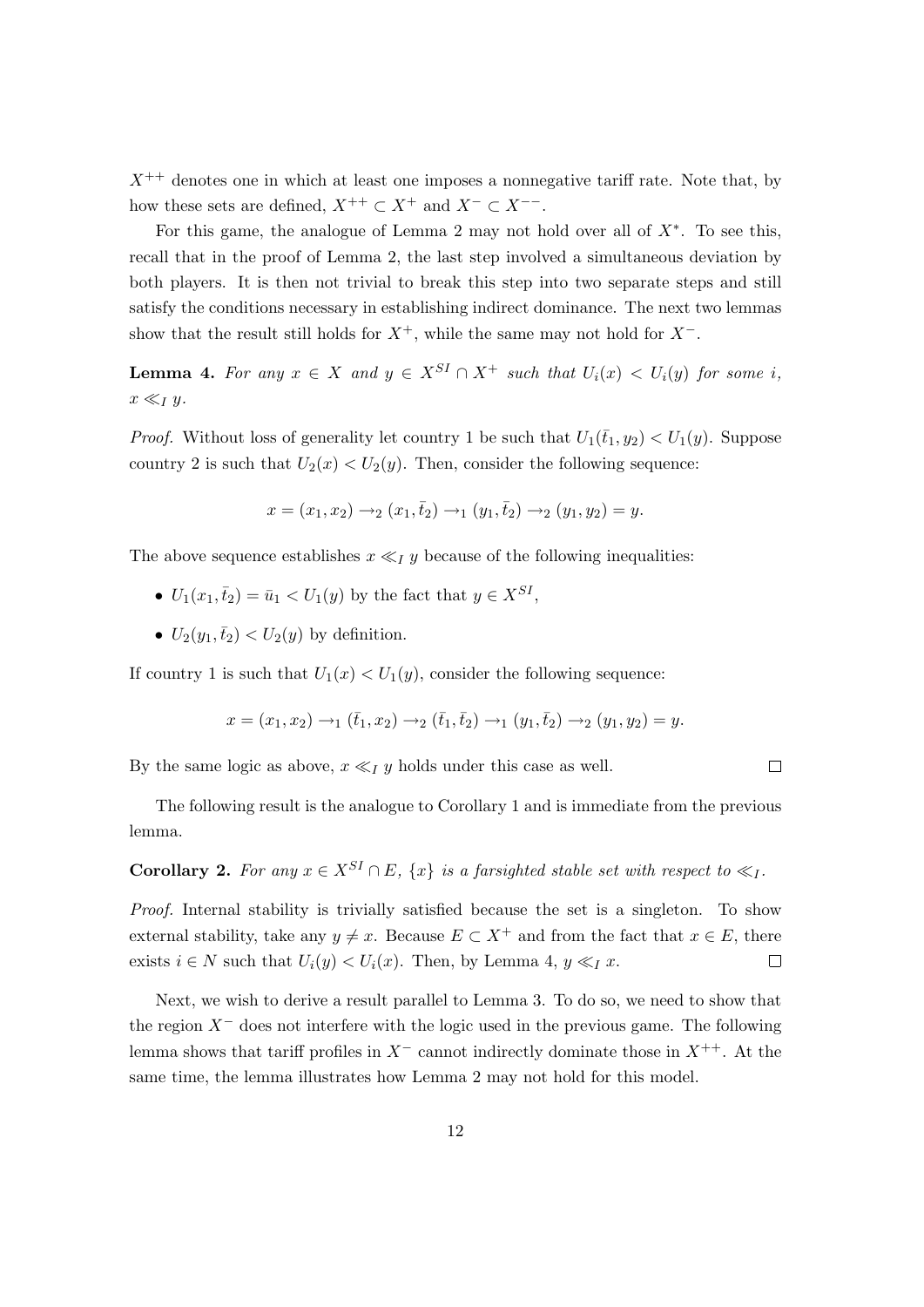**Lemma 5.** For any  $y \in X^-$ , if  $x \ll_1 y$  holds, then  $x \in X^{--}$ . Equivalently, for any  $y \in X^-$  and  $x \in X^{++}$ ,  $x \ll_I y$  cannot hold.

*Proof.* Suppose  $x \ll_I y$  holds with  $y \in X^-$ . Then, there exists a sequence of players  $i_0, i_1, \dots, i_r$  and sequence of tariff profiles  $x^0, \dots, x^{K+1}$  with  $x^0 = x$  and  $x^{K+1} = y$  such that  $x^k \to_{i_k} x^{k+1}$  for all  $k = 0, 1, \cdots, K$  and  $U_{i_k}(x^k) < U_{i_k}(y)$  for all  $k = 0, 1, \cdots, K$ . Without loss of generality, we can consider a simple sequence in which the sequence of players is alternating such that  $i_k \neq i_{k+1}$  for all k and  $i_K = 1$ . We claim that  $x_1^k < y_1$ for each  $k = 0, 1, \dots, K$  and  $x_2^k < y_2$  for each  $k = 0, 1, \dots, K - 1, \text{ and } K$  which then implies  $x_1 = x_1^0 < y_1 < 0$  and  $x_2 = x_2^0 < y_2 < 0$ . To show these inequalities, we also claim that for each  $k = 0, 1, \dots, K$  and  $i = 1, 2, U_i(y) \le U_i(\bar{t}_i, x_j^k)$  where  $j \ne i$ .

The proof is by backwards induction. Consider  $k = K$ , the last step in the sequence. Without loss of generality, let  $i_K = 1$ . Then,  $x^K = (x_1^K, y_2)$  by definition of  $\rightarrow_1$ . From  $y \in X^-$ , we know that  $y_2 < 0$ . By definition of  $\ll_I$ , we must also have  $U_1(x_1^K, y_2)$  $U_1(y_1, y_2)$ . We first show that  $x_1^K < y_1$  holds. If  $x_1^K \ge y_1$ , we must have

$$
U_1(x_1^K, y_2) \ge \min\{U_1(\bar{t}_1, y_2), U_1(y_1, y_2)\} \ge U_1(y),
$$

where the first inequality follows from the quasiconcavity of  $U_1$ , and the second inequality follows from  $y \in X^-$ . The above inequalities contradict the definition of  $\ll_I$ . Therefore,  $x_1^K < y_1 < 0.$ 

To show the last part, suppose that  $U_1(x^K) > U_i(\bar{t}_1, x^K_2)$ . Then, the following inequality holds by the fact that  $y \in X^-$  and that  $x^K \to_1 y$ :

$$
U_1(y) > U_1(\bar{t}_1, x_2^K) = U_1(\bar{t}_1, y_2) \ge U_1(y),
$$

which then contradicts the second condition in the definition of  $\ll_I$ . Therefore, we must have  $U_1(y) \le U_1(\bar{t}_1, x_2^K)$ . Similarly, if  $U_2(y) > U_2(x_1^K, \bar{t}_2)$ , then the following inequalities hold, which lead to a contradiction:

$$
U_2(y) > U_2(x_1^K, \bar{t}_2) > U_2(y_1, \bar{t}_2) \ge U_2(y).
$$

Therefore, we must also have  $U_2(y) \leq U_2(x_1^K, \bar{t}_2)$ .

Now, suppose that  $x_1^k < y_1$  and  $x_2^k < y_2$  and  $U_i(y) \le U_i(\bar{t}_i, x_j^k)$  holds for each  $i = 1, 2$ and  $j \neq i$ . We first show that  $x_1^{k-1} < y_1$  and  $x_2^{k-1} < y_2$ . Without loss of generality, suppose that  $i_{k-1} = 2$ . Then,  $x_1^{k-1} = x_1^k < y_1$  holds immediately. If  $x_2^{k-1} \ge y_2$ , then we

<sup>&</sup>lt;sup>3</sup>This inequality is not considered when  $K = 0$ .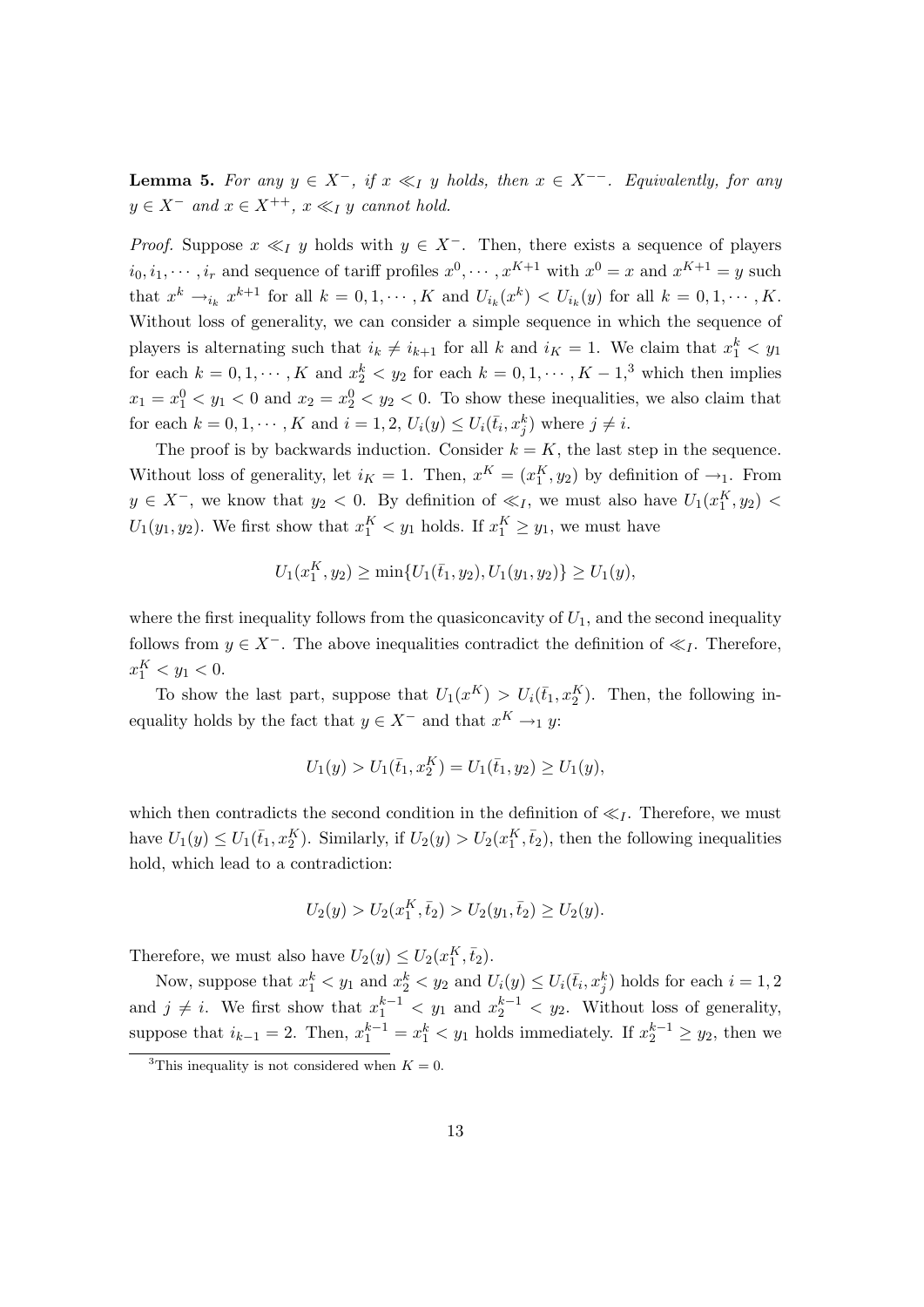have the following inequalities:

$$
U_2(x^{k-1}) = U_2(x_1^k, x_2^{k-1}) \ge \min\{U_2(x_1^k, \bar{t}_2), U_2(x_1^k, y_2)\} \ge U_2(y).
$$

The first inequality holds since  $U_2$  is quasiconcave in its own argument. The second inequality holds from the assumption that  $y \in X^-$  (which implies  $U_2(x_1^k, \bar{t}_2) \ge U_2(y)$ ) and that  $x_1^k$   $\lt y_1$  from the induction hypothesis and  $U_2$  being decreasing in the tariff rate of country 1 imply  $U_2(x_1^k, y_2) \ge U_2(y)$ . On the other hand, the definition of  $\ll_l$ implies that  $U_2(x^{k-1}) < U_2(y)$ , which leads to a contradiction. Therefore, we must have  $x_2^{k-1} < y_2.$ 

To complete the induction argument, we need to show that  $U_i(y) \leq U_i(\bar{t}_i, x_j^{k-1})$  for each *i*. First, consider  $i = 1$  and suppose that  $U_1(y) > U_1(\bar{t}_1, x_2^{k-1})$ . Then, we have the following contradictory set of inequalities

$$
U_1(y) > U_1(\bar{t}_1, x_2^{k-1}) > U_1(\bar{t}_1, y_2) \ge U_1(y),
$$

where the second inequality follows from the fact that  $U_1$  is decreasing in country  $2$ 's tariff and that  $x^{k-1} < y_2$  holds from the previous part. Thus,  $U_1(y) \le U_1(\bar{t}_1, x_2^{k-1})$ . Similarly, for  $i = 2$ ,

$$
U_2(y) > U_2(x_1^{k-1}, \bar{t}_2) > U_2(y_1, \bar{t}_2) \ge U_2(y).
$$

A symmetric argument can be used in the case that  $i_{k-1} = 1$ . Therefore, we have shown  $\Box$ that the claim holds.

Recall that the goal is to derive a result concerning the exclusion of Pareto inferior and strictly individually rational outcomes from any farsighted stable sets. The next result shows that we can take a tariff profile from the set  $X^{++}$  that Pareto dominates the inefficient ones without any loss of generality.

#### **Lemma 6.** For any  $x \notin E$ , there exists  $y \in X^{++}$  such that  $yPx^{A}$ .

*Proof.* Take  $x \notin E$ . Then, there exists  $y \in X$  such that  $yPx$ . If  $y \in X^{++}$ , we are done. If  $y \in X^{--}$  but y is such that  $U_i(y) \leq \bar{u}_i$  for each i, then we can then take  $z \in X^{SI} \cap X^* (\subset X^{SI} \cap X^{++})$  such that  $zPy$ , which in turn implies  $zPx$ . Thus, consider the case in which  $y \in X^{--}$ . Because  $y \in X^{--}$ , and  $E \subset X^{++}$ ,  $y \in L(E^*)$ . Consider an

<sup>4</sup>According to the proof of the main theorem of Oladi (2005), each Pareto inefficient outcome is Pareto dominated by some Pareto efficient tariff combination. However, this fact is stated without a proof in Oladi (2005) and is claimed to follow from the definition of Pareto efficiency. For completeness, we provide a proof of a weaker statement here, since this version suffices for the proof of the results that follow.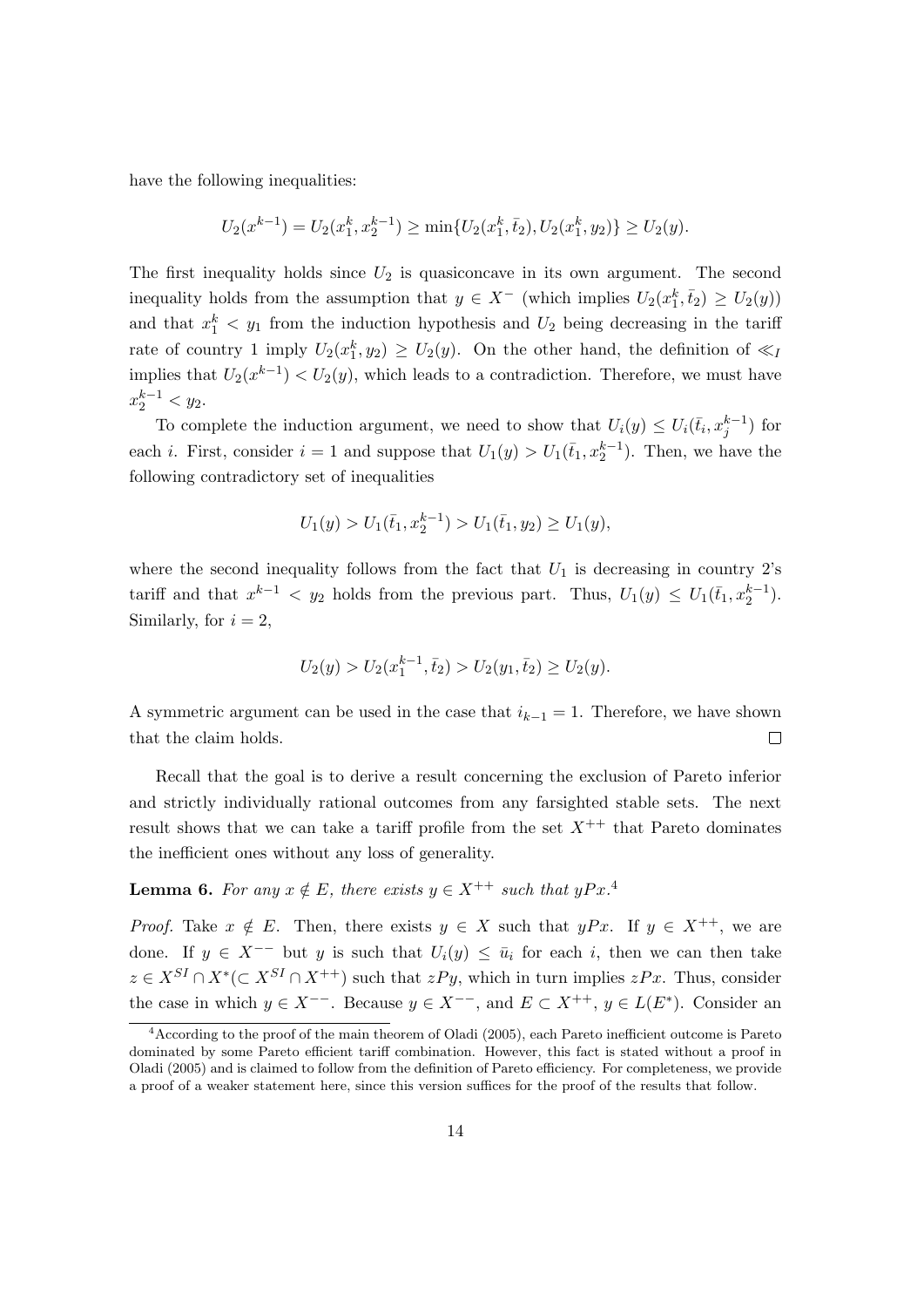indifference curve for player 1 through y. This indifference curve must cross  $E^*$  at some point. Label this intersection as z. We claim that  $zPy$  which implies that  $z \in X^{++}$  and  $zPx$  hold.

First, note that  $y_1 < z_1$ . Otherwise, if  $y_1 > z_1$ ,<sup>5</sup> we must then have  $y_2 \le z_2$ . To see this, if  $y_2 > z_2$ , then

$$
U_1(y_1, y_2) > U_1(z_1, y_2) \ge U_1(z_1, z_2).
$$

The first inequality follows from Proposition 1, and the second inequality follows from the fact that  $U_1$  is decreasing in player 2's tariffs. These inequalities imply that  $U_1(y) \neq U_1(z)$ , but  $y$  and  $z$  lie on the same indifference curve, which lead to a contradiction. Thus,  $y_2 \leq z_2$ .

Now,  $y_1 > z_1$  and  $y_2 \leq z_2$  imply the following inequalities

$$
U_2(y_1, y_2) \le U_2(y_1, z_2) < U_2(z_1, z_2),
$$

where the first inequality follows from Proposition 1, and the second inequality follows from  $U_2$  being a decreasing function of player 1's tariffs. On the other hand, assumption (A2) implies that  $U_2(y) > U_2(z)$ , which contradicts the above inequality. Thus,  $y_1 < z_1$ .

Now, by (A2),  $U_2(y) < U_2(z)$ . Thus, with  $U_1(y) = U_1(z)$  and  $U_2(y) < U_2(z)$ , we can conclude that  $zPy$ .  $\Box$ 

Now, we finally have the following analogue of Lemma 3.

**Lemma 7.** For any  $x \in X^{SI}$  with  $x \notin E$ , there does not exist a farsighted stable set V with respect to  $\ll_I$  such that  $x \in V$ .

*Proof.* First, we show that there cannot exist a farsighted stable set  $V$  that includes an x with  $x \in X^{SI} \cap X^+$  and  $x \notin E$ . Suppose that there exists a farsighted stable set V such that  $x \in V$ . Because x is not Pareto efficient, there exists y such that  $U_i(x) < U_i(y)$ for  $i = 1, 2$ . Also, we can find such a y with  $y \in X^{++}$  by Lemma 6. Because  $x \in X^{SI}$ ,  $y \in X^{SI}$  must hold as well. Then, by Lemma 4,  $x \ll_I y$ , which in turn implies  $y \notin V$  by internal stability. Thus, by external stability of V, there exists  $z \in V$  such that  $y \ll_I z$ . Moreover, by definition of  $\ll_I$ ,  $y \ll_I x$  cannot hold, which implies that we must have  $x \neq z$ . By Lemma 5,  $z \in X^+$ . By definition of  $\ll_I$ , there exists some  $j \in \{1,2\}$  such that  $U_j(x) < U_j(y) < U_j(z)$ . If  $z \in X^{SI}$ , then  $x \ll_I z$ . If  $z \notin X^{SI}$ , then because  $x \in X^{SI}$ , there exists some j such that  $U_j(z) = \bar{u}_j < U_j(x)$ . By Lemma 4, since  $x \in X^+ \cap X^{SI}$ ,  $z \ll_I x$ . In both cases, internal stability of V is violated. Therefore, there cannot exist a farsighted stable set V such that  $x \in V$ .

 ${}^5y_1 = z_1$  is ruled out since  $z \in X^{++}$  and  $y \in X^{--}$  and  $U_1$  is strictly decreasing in player 2's tariffs.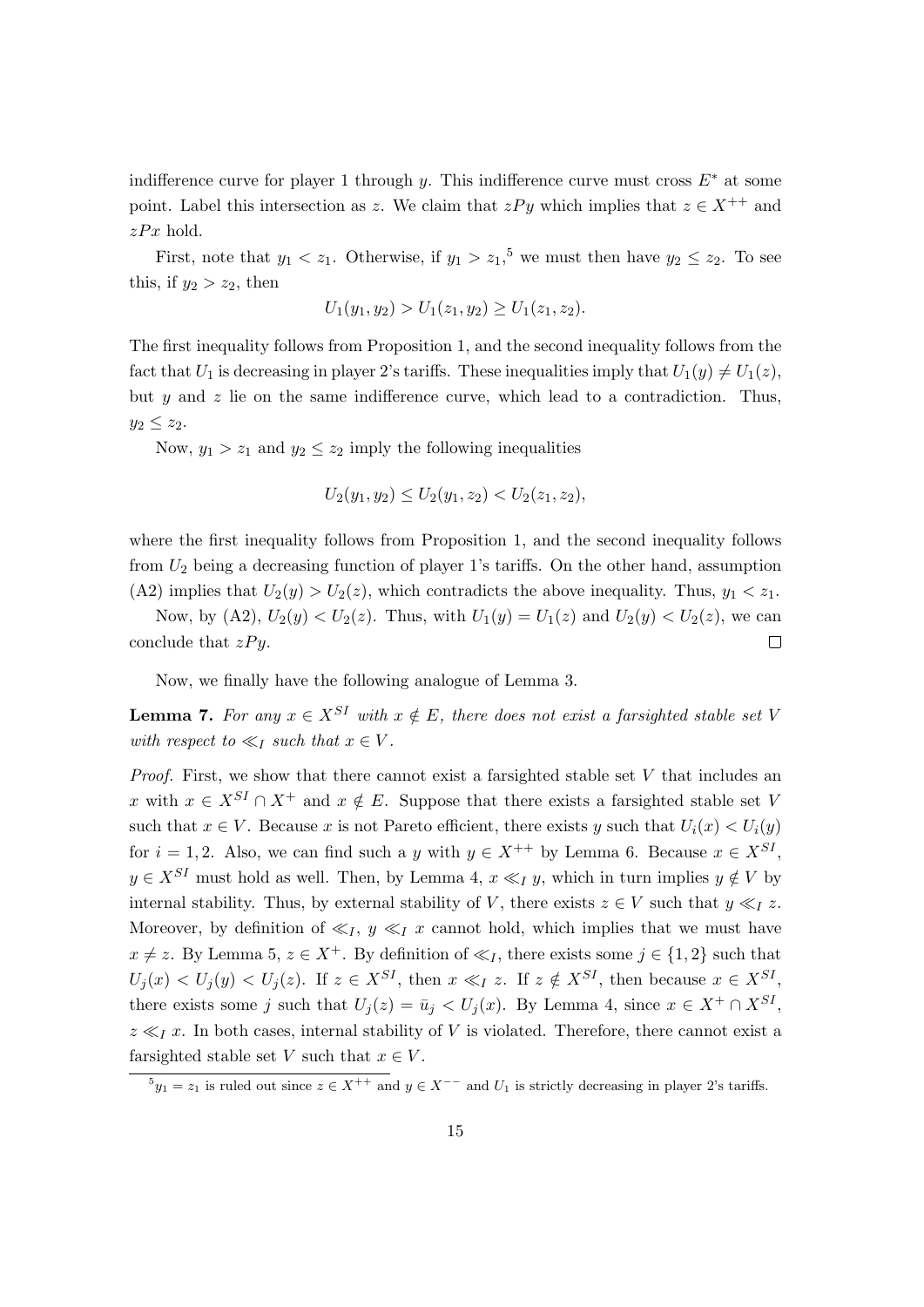To complete the proof, consider now  $x \in X^{SI} \cap X^-$  and  $x \notin E$ . Then, by Lemma 6, there exists  $y \in X^{++}$  that Pareto dominates x. By the same logic as above,  $y \notin V$ , which implies that by external stability, there exists some  $z \in V$  such that  $y \ll_I z$ . However, by Lemma 5,  $z \in X^+$ . If  $z \in X^{SI}$ , then  $x \ll_I z$ , which contradicts the internal stability of V. If  $z \notin X^{SI}$ , by the fact that V can only include individually rational outcomes, for some *i*, we must have  $U_i(z) = \bar{u}_i$ . However, since  $x \in X^{SI}$ ,  $U_i(z) < U_i(x)$ . By the same logic as before, there exists j with  $U_i(x) < U_i(z)$ , Thus,  $j \neq i$ . Moreover, we have that since  $z \in X^+$ ,  $U_j(z_i, \bar{t}_j) < U_j(z)$  because  $U_i(\bar{t}_i, z_j) \ge \bar{u}_i = U_i(z)$  holds. To see the latter inequality, if  $z_j \geq 0$ , then  $U_i(\bar{t}_i, z_j) = \bar{u}_i$ , which implies in turn that if  $z_j < 0$ , then  $U_i(\bar{t}_i, z_j) > U_i(\bar{t}_i, 0) = \bar{u}_i$ . Then,  $x \ll_I z$  through the following sequence, resulting in the violation of internal stability:

$$
x = (x_i, x_j) \rightarrow_j (x_i, \bar{t}_j) \rightarrow_i (z_i, \bar{t}_j) \rightarrow_j (z_i, z_j) = z.
$$

To check that  $x \ll_I z$  indeed holds, we need to only check that  $U_i(x_i, \bar{t}_j) < U_i(z)$  holds, but this fact can be checked by the fact that  $U_i(x_i, \bar{t}_j) < U_i(0, \bar{t}_j) = \bar{u}_i = U_i(z)$  since  $x_i < 0$ .  $\Box$ 

We can now state the main result of this section. The proof of the theorem follows from the same logic as Theorem 1 as Lemma 7 is the same as Lemma 3 and Corollary 2 is the same as Corollary 1.

**Theorem 2.** If V is a farsighted stable set with respect to  $\ll_I$ , then  $V = \{x\}$  for some  $x \in X^{SI} \cap E.$ 

### 6 Concluding Remarks

We have shown in this paper that farsightedness can lead to efficiency in tariff games regardless of how whether coalitional deviations are allowed or not. Moreover, we have made no additional assumptions, including those to the effectiveness relation, to the model of Nakanishi (2000) to obtain efficiency results. In addition, we have ruled out outcomes that are not individually rational. We can exclude outcomes in which one country is subsidizing too much, while under the basic WTO framework in Nakanishi (2000), this was not possible. We have seen how drastic the effect of the assumption of farsightedness alone has on the stability of the tariff choices of the countries.

While the main focus of this article was on tariff games, we can also consider the export quota retaliation game of Nakanishi (1999). It can be easily shown that the arguments used here can be applied almost in a straightforward manner to show a similar result.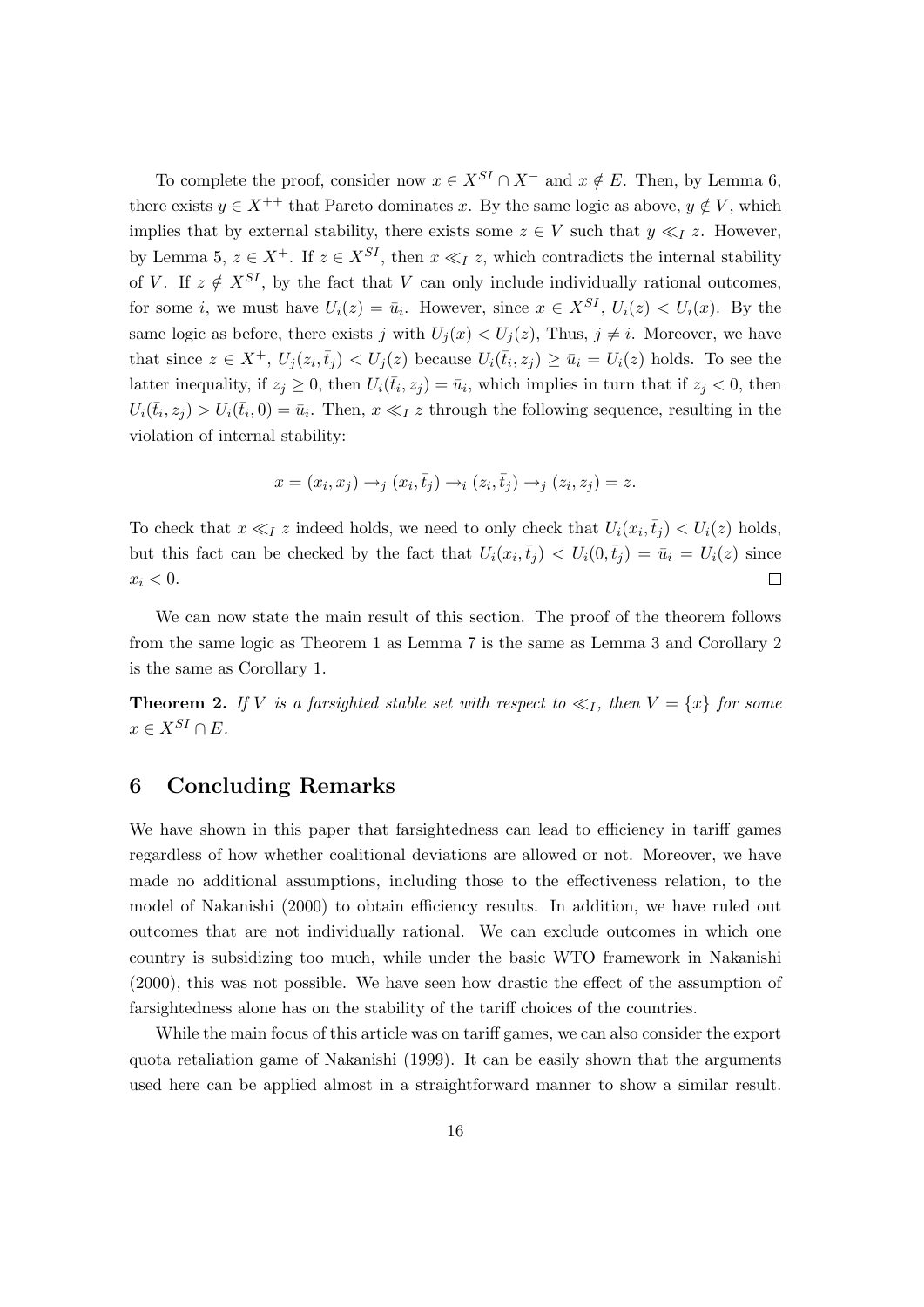That is, in the quota game, if both countries are sufficiently farsighted, all farsighted stable sets are singleton sets consisting of quota choices of both countries that are Pareto efficient, which in this game also imply strict individual rationality. The results hold regardless of whether coalitional deviations are allowed or not.

### References

Chwe M S-Y (1994) Farsighted coalitional stability. J Econ Theory 63:299–325.

- Greenberg J (1990) The theory of social situations: an alternative game-theoretic approach. Cambridge U Press, Cambridge.
- Harsanyi J (1974) Interpretation of stable sets and a proposed alternative definition. Management Sci 20:1472–1495.
- Johnson H G (1953–1954) Optimum tariffs and retaliation. Rev Econ Stud 21:142–153.
- Kamijo Y, Muto S (2010) Farsighted stability of collusive price leadership. Japanese Econ Rev 61:455–465.
- Kawasaki R, Muto S (2009) Farsighted stability in provision of perfectly "lumpy" goods. Math Soc Sci 58:98–109.
- Masuda T (2002) Farsighted stability in average return games. Math Soc Sci 44:169–181.
- Mayer W (1981) Theoretical consideration on negotiated tariff adjustment. Oxford Econ Papers 33:135–153.
- Nakanishi N (1999) Reexamination of the international export quota game through the theory of social situations. Games Econ Behav 27: 132–152.
- Nakanishi N  $(2000)$  The roles of rules on tariff concession in the WTO a game-theoretical appraisal. Discussion Paper 0019, Graduate School of Economics, Kobe University.
- Nakanishi N (2009) Noncooperative farsighted stable set in an n-player prisoners' dilemma. Int J Game Theory 38:249–261.
- Oladi R (2005) Stable tariffs and retaliations. Rev Int Econ 13:205–215.
- Rodriguez C A (1974) The non-equivalence of tariffs and quotas under retaliation. J Int Econ 4:295–298.